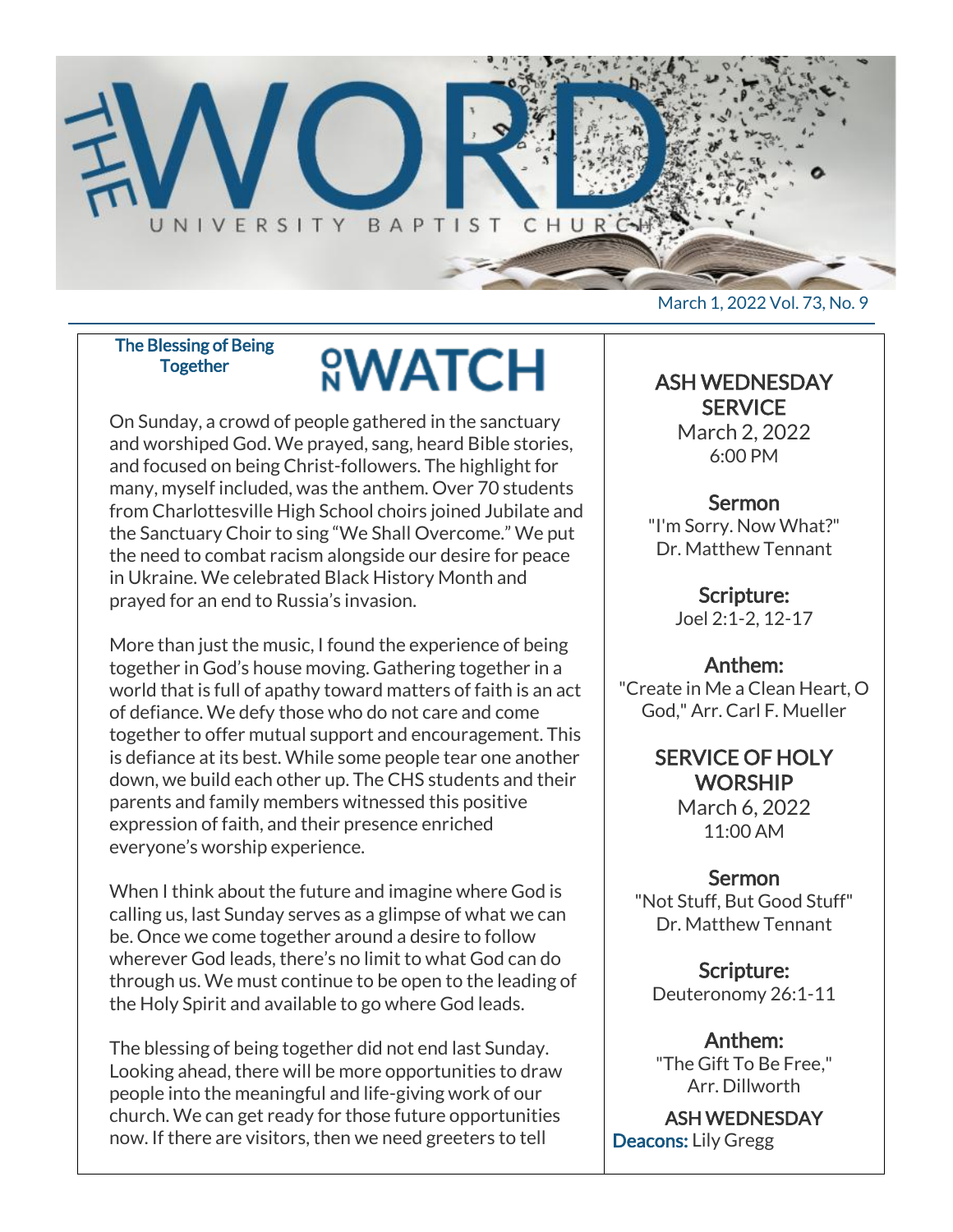people about the 14th Street Garage. As more people come to worship, we will need more bulletins. When people show up for the first time, they will sit in your pew (and, let me add a BIG "thank you" to everyone who found someone in their pew and didn't ask our guest to move). The blessedness of being together can bring some discomfort with it. When you have trouble finding a parking place, a vacant pew, or bulletin, give thanks to God for all of the people gathered to worship.

This Sunday, I do not anticipate as many people as last Sunday. Though I wonder if anticipating a lower number reflects my sense of realism or a lack of faith—pray for me and our church. It's okay if fewer people come to church this Sunday. We're on a journey, and last week's foretaste of the future can encourage us to keep inviting, reaching out, and telling people about the meaningful experiences available at UBC. The blessing of being together is real and open to everyone.

Peace, **Matt** 



Since being uploaded to the Jubilate-at-UVA Facebook page on Sunday, the video of our anthem this week has been shared by over 40 people and viewed more than 4100 times! [Check it out here.](https://fb.watch/budaQxklxQ/)

# CDC Mask Recommendation Update

This past week, the CDC announced changes to their recommended masking policies, now including not just positive COVID-19 case numbers, but also strain on local hospitals in the equation. As of now, Albemarle County is still in the high community transmission range, and masks are recommended for all people. University Baptist Church will continue to require masks for all people in our building as recommended. You can view the updated CDC guidance and [system here.](https://www.cdc.gov/coronavirus/2019-ncov/your-health/covid-by-county.html)

#### SUNDAY SERVICE

Deacons: Debra Bryant, Diane Mundell Ushers: Ian Pallini and Sue Sears

# **CALENDAR**

#### WEDNESDAY, March 2

7:30 Ashes available on front porch 9:00 Work Team 10:00 PBJ (Zoom) 12:00 Wednesday Treats & Ashes available 5:00 Ash Wednesday Choir Supper 6:00 Ash Wednesday Service 7:00 Sanctuary Choir Practice

#### SUNDAY, March 6

8:30 Church Council Meeting 10:00 Sunday Bible Study 11:00 Morning Worship

#### MONDAY, March 7

8:30 Morning Prayer [\(UBC](https://www.facebook.com/UniversityBaptistChurchCharlottesville) [Facebook Page\)](https://www.facebook.com/UniversityBaptistChurchCharlottesville) 10:30 Bible Reading Group [\(Zoom\)](https://us02web.zoom.us/j/85381408096?pwd=MzdkVG9JZ2x0M2JFK01KNlNjSWtqUT09) 1:00 Schleiermacher Reading Group (Zoom)

#### TUESDAY, March 8

9:30 Staff Meeting 12:00 Annie Armstrong Circle (hybrid) 7:00 Voces Laetae Rehearsal

For our most up-to-date calendar, [click here.](https://universitybaptist.org/calendar/)



# HAPPY BIRTHDAY!!

Join us in wishing some of our church family a Happy Birthday this week! March 10: Sarah Buchanan, Diane Mundell March 12: Johnny Elle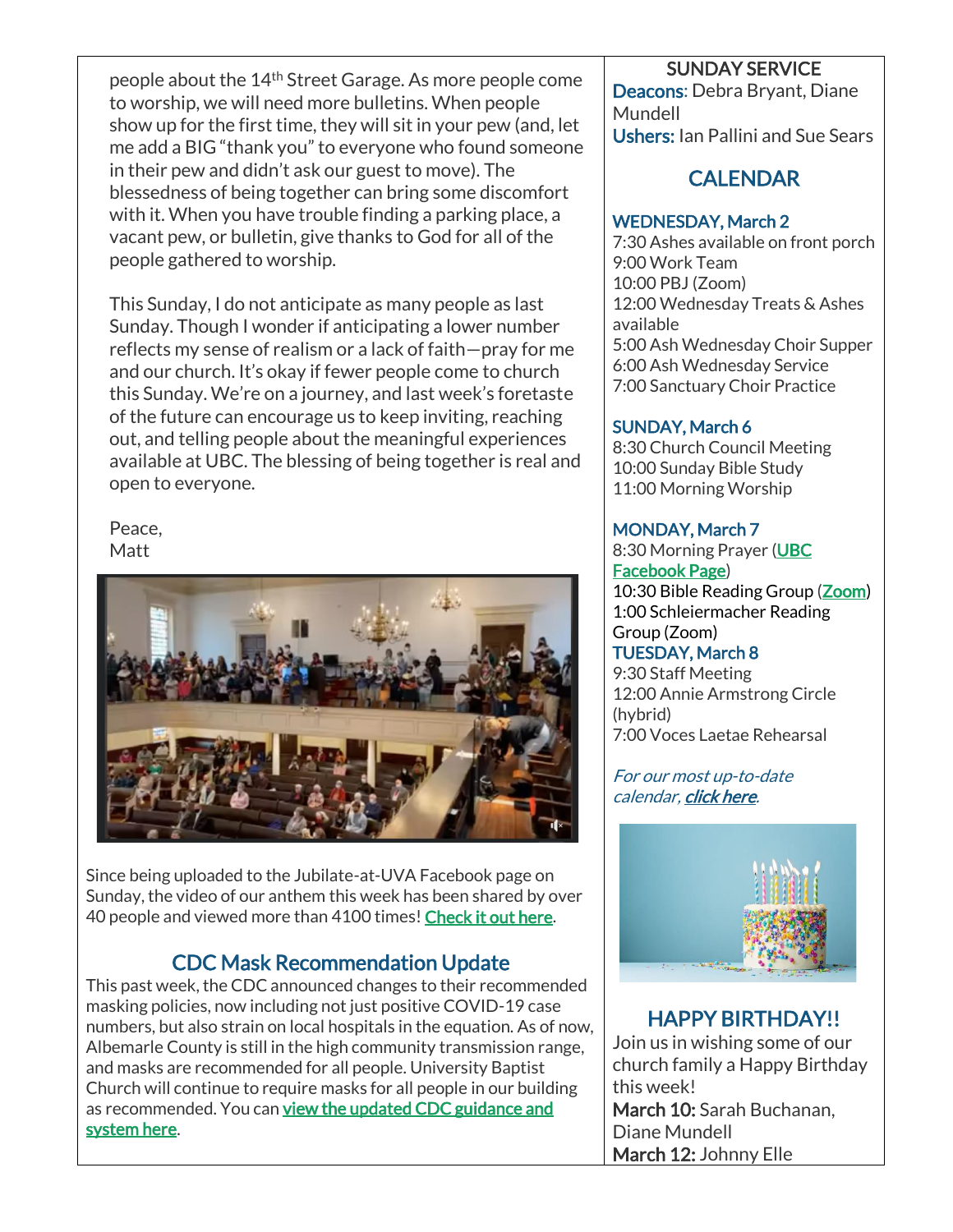#### Lenten Series begins on Sunday

Two years ago this month, everything changed. March 2020 in Charlottesville began as a normal month and ended with the emergence of a global pandemic. Now, in March 2022, we look back on these two years of COVID-19 and all we have experienced alongside it: losses and grief, bitter national and state elections, nationwide conversations about race, and so much more. How have our lives changed during these two years? What have learned? What has God been teaching us?

As a project for one of my Doctor of Ministry courses at Duke Divinity School, I (Will B) crafted a lectionary-based Lenten worship series that reflects on various aspects of the pandemic experience: mortality and control, our place in the created order, gathering and presence, work and the economy, racism and repentance, politics and power, and finally, hopefulness in the face of it all. We will be using this series as a guide for our Lenten sermons and worship services at UBC.

The season of Lent is a fitting time to engage in reflection and introspection. We hope you will come and worship with us, whether in person or remotely, as we reflect together on what God may be saying to us now, two years into this pandemic.

#### Volunteer Opportunity

If you'd like to help hand out coffee and hot chocolate on Wednesdays, we'd love to have your help. It's easy and fun, brightening everyone's day. All you need to bring is a smile (and maybe a coat). You can sign [up to help here.](https://docs.google.com/document/d/1KBkQTR3x3nmWKJ1rSoSU74-feVbhhp7ucWTPgBpxmYE/edit?usp=sharing)

### New Book Study Underway

W<sup>We</sup> Community Last week a new UBC group met for the first time on Zoom. Erin Eaker is leading a book study looking at environmental issues through a theological lens. Nine people attended the first session and had a great conversation. If you would still like to join, reach

out to Erin Eaker or email me (Will B) for more details.

Is there something on your mind that you'd like to study or discuss with others in the church? Let me know and I'd love to help you get a group together to start those conversations. This is a great time to begin gathering together in new ways to grow and learn together.



### Ash Wednesday Service

It seems almost unbelievable that it has been a whole year since our ministers were driving from home to home, visiting church members to impose ashes while standing on your front porches. This year, we will be offering the imposition of ashes on the front porch of the church from 7:30 to 9:00 AM and 12:00 to 2:00 PM, in addition to our Ash Wednesday service of worship that will take place at 6:00 PM. (Sanctuary Choir will rehearse at their usual 7:00 time after this service.)

#### An Introduction to the Enneagram

On Saturday March 19 from 9 AM to 12 PM, University Baptist will hold a seminar to introduce the Enneagram personality system to our community. Both Rev. Fisk and Rev. Brown have found this system to be a dynamic growth tool in their own spiritual journeys, providing an opportunity to examine one's own experience of the world, and how our experiences mold and shape our relationships with God and with one another. This first encounter with the Enneagram in March will lay the groundwork for further discussion groups later in 2022.